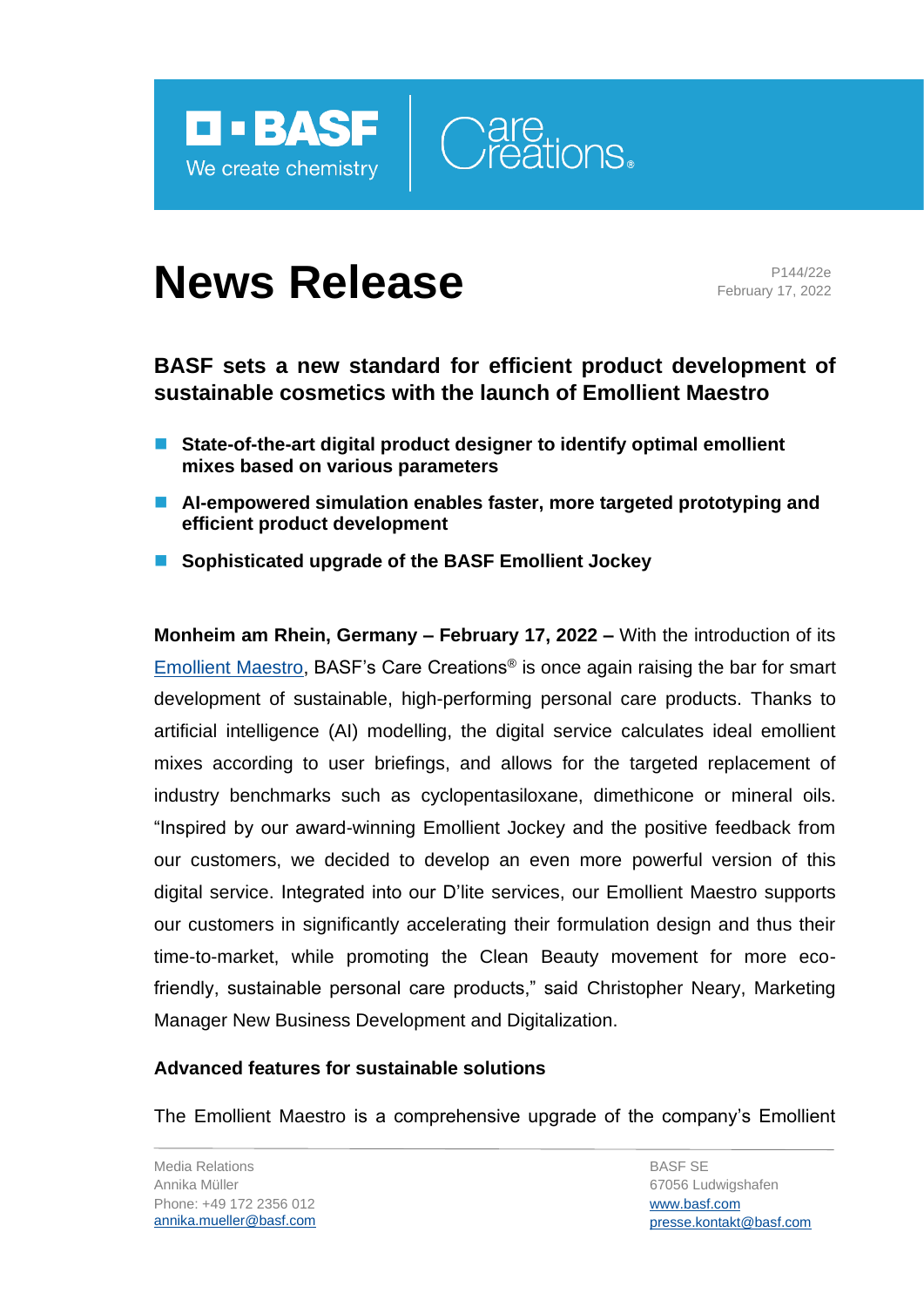Jockey that was introduced in 2020. This original version, which is still available, allows to compare the characteristics and performance of single emollients and thus to easily select the best-performing emollient for any given formulation.

In the new, extended edition, the simulation now includes complex emollient mixes. Depending on the users' needs, it takes into account sensory and physicochemical properties, the naturality index in accordance with ISO 16128, and common ecolabel certifications such as COSMOS, NaTrue or the Nordic Ecolabel. To facilitate the development of even more sustainable solutions, the Emollient Maestro also draws on data of benchmark products. By setting attributes of ingredients like silicones or mineral oil derivatives as a performance target, such ingredients can be specifically replaced. These new features allow for faster prototyping and more efficient design of products with a positive sustainability footprint.

#### **Sophisticated technology embedded in a comprehensive digital ecosystem**

Based on systemically designed experiments and accurate prediction models, the AI-driven service delivers 5,000 binary combinations and 150,000 ternary combinations that theoretically match any given emollient. The new product designer is integrated into the BASF D'lite ecosystem. This powerful digital platform seamlessly merges multiple real-time data sources such as consumer insights, trend and market data, and social media analytics with the latest BASF product portfolio, concepts and over 3,300 formulations. To use the Emollient Maestro optimally according to personal needs, both a self-service and a consulting model are available. Customers can reach out to their sales representative to discuss their individual use case.

#### **About the Care Chemicals division at BASF**

The BASF division Care Chemicals offers a broad range of ingredients for personal care, home care, industrial & institutional cleaning, and technical applications. We are a leading global supplier for the cosmetics industry as well as the detergents and cleaners industry, and support our customers with innovative and sustainable products, solutions and concepts. The division's highperformance product portfolio includes surfactants, emulsifiers, polymers, emollients, chelating agents, cosmetic active ingredients and UV filters. We have production and development sites in all